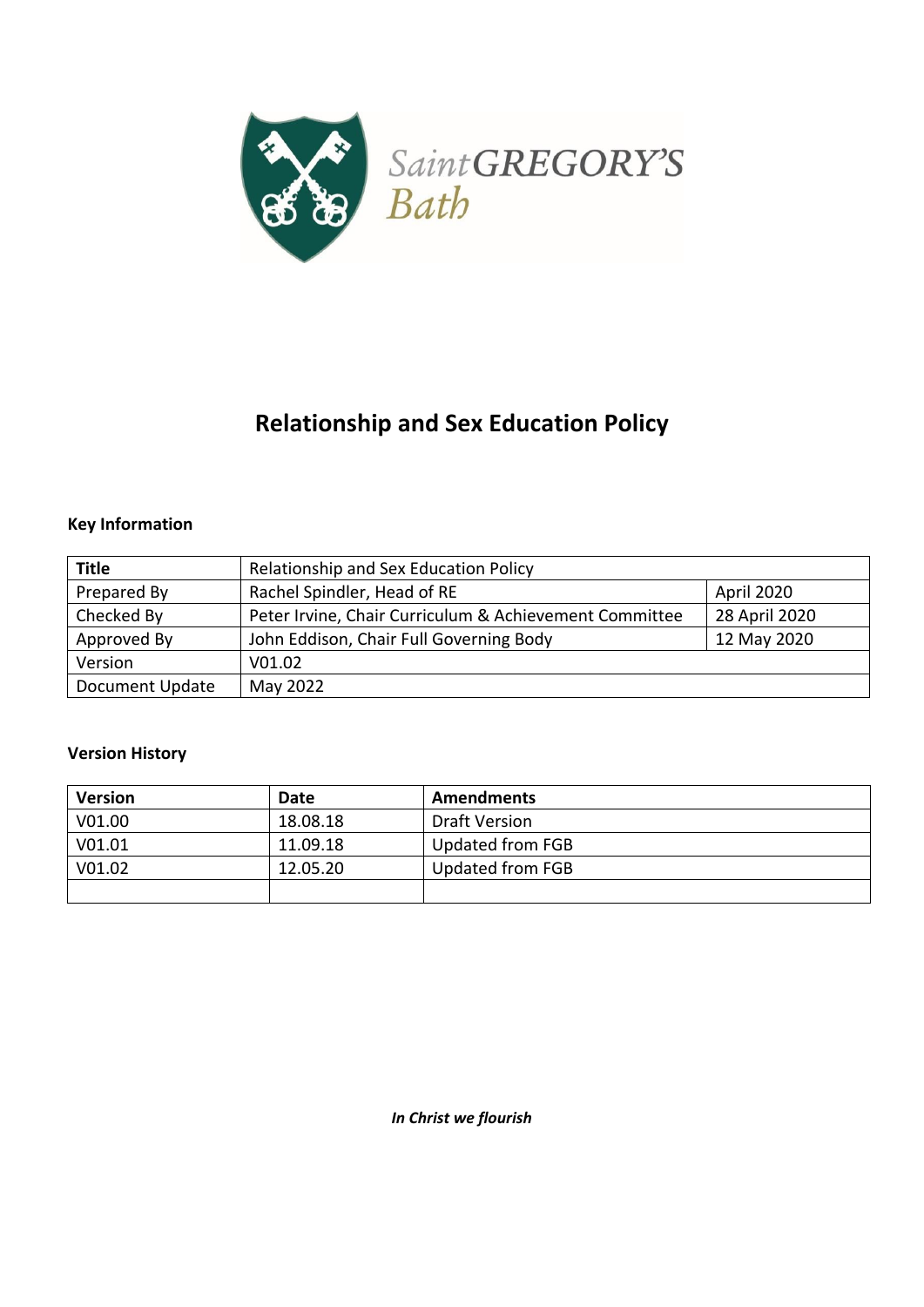#### **Aims and Objectives**

"The aim of RSE is to give young people the information they need to help them develop healthy, nurturing relationships of all kinds, not just intimate relationships. It should enable them to know what a healthy relationship looks like and what makes a good friend, a good colleague and a successful marriage or other type of committed relationship. It should also cover contraception, developing intimate relationships and resisting pressure to have sex (and not applying pressure). It should teach what is acceptable and unacceptable behaviour in relationships. This will help pupils understand the positive effects that good relationships have on their mental wellbeing, identify when relationships are not right and understand how such situations can be managed." DFE Statutory Guidance June 2019 Article 69

The purpose of Relationship & Sex Education at St Gregory's is to help young people to recognise that human sexuality is a gift from God. It is concerned with the spiritual and moral as well as the physical and social. It should also equip them for adult life in which they can develop positive values and a moral framework that will guide judgements, decisions and behaviour. Education in sexuality and relationships is of paramount importance in our community today. More than ever do young people in our care need help and guidance in their struggle to live out their lives as members of the Christian family. We need to support young people, ensuring that they have the ability to accept their own and others' sexuality in positive ways and build relationships based on mutual respect, dignity and responsibility free from any abuse. This will enable and empower young people to make informed and balanced judgements and decisions on matters of morals, both now and in the future. We must protect young people from inappropriate online content, cyber bullying, sexting and exploitation by giving them the tools with which to deal with it. RSE should be enriching and empowering and fulfil our duty to protect and safeguard our students.

## **Church Teaching**

St Gregory's, Bath, upholds the teaching of the Catholic Church of which it is part and seeks to deliver education for personal relationships in a sensitive and relevant manner to its students. We wish to reiterate that students will be led towards a full understanding of the Catholic Church's teaching. The school takes its responsibility to provide relevant, effective and responsible sex and relationship education (RSE) to all of its students as part of the school personal, social, health and economic education (PSHE) curriculum very seriously. The school wants parents, carers and students to feel assured that sex education will be delivered at a level appropriate to both the age and development of students, and safe to voice opinions and concerns relating to the sex education provision.

By providing comprehensive RSE we are not encouraging students to become sexually active at a young age. The aim of this policy is to ensure that the right provision is in place so that students may have all the background knowledge they need to make informed decisions and responsible choices as they grow up.

"... children and young people should be helped to develop harmoniously their physical, moral and intellectual qualities . . . they should receive a positive and prudent education in matters relating to sex . . . and young people have the right to be stimulated to make sound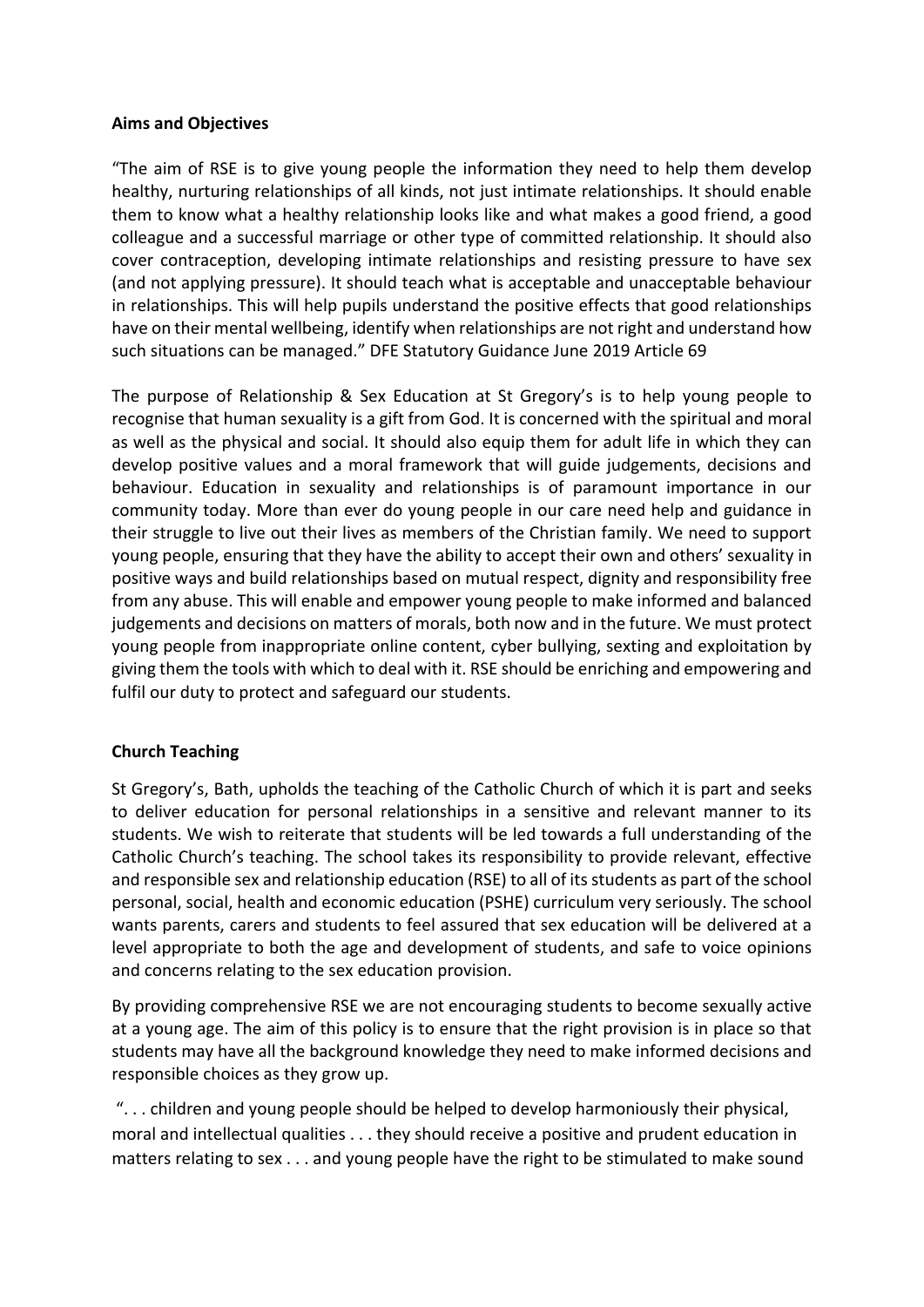moral judgements based on a well–informed conscience and to put them into practice with a sense of personal commitment . . ." Gravissimum Educationis Vatican II

This programme will convey the unity and coherence of Church teaching on human sexuality and the dignity of life. Church teaching will be communicated as a "consistent ethic of life", not a series of arbitrary or random prohibitions since this miscommunicates the positive value placed by the Church on the value and beauty of human sexuality evidenced in the creation of Man and Woman, as representative of God's own image (Gen 1:26).

The approach is to encourage young people to enter into a deeper relationship with God, themselves and others and is founded on a realisation that:

- every human life has an intrinsic and absolute value through being created by God and in the image of God;
- this value derives from the simple fact of existing and is not dependent on an individual's age, abilities, social acceptability or any other characteristic;
- self-respect and respect for each other must underline all human relationships.

We teach Relationship and Sex Education because of our Catholic beliefs about God and about the human person. We are made in God's image and therefore destined to live in relationships with others, to form community; called to love and be loved. In Jesus God became man and dwelt amongst us. He became human body and soul and there is no greater value that can be given to us. We are called to love because God first loved us. For most people that love finds expression in the self-giving of body and spirit. "Sexuality is a fundamental component of personality, one of its modes of being, of communicating with others, of feeling, of expressing and of living human love." (Deus Caritas Est Benedict XV1 par5)

## 'I HAVE COME THAT YOU MIGHT HAVE LIFE AND HAVE IT TO THE FULL' (Jn.10.10)

Through the provision outlined in this policy we also aim to raise students' self-esteem and confidence, trying to develop communication and assertiveness skills that can help them stay true to their values if challenged by others, their peers or what they see in the media. We will teach students to be accepting of the different beliefs, cultures, religions, sexual orientations, physical and mental abilities, backgrounds and values of those around them. We want our students to lead a healthy and safe lifestyle, teach them to care for and respect their bodies and provide them with all the right tools that will enable them to seek information or support, should they need it, both during their school years and after.

"Pupils should understand the benefits of healthy relationships to their mental wellbeing and self-respect. Through gaining the knowledge of what a healthy relationship is like, they can be empowered to identify when relationships are unhealthy. They should be taught that unhealthy relationships can have a lasting, negative impact on mental wellbeing….. It can be underpinned by a wider, deliberate cultivation and practice of resilience and character in the individual. These should include character traits such as belief in achieving goals and persevering with tasks, as well as personal attributes such as honesty, integrity, courage, humility, kindness, generosity, trustworthiness and a sense of justice, underpinned by an understanding of the importance of self-respect and self-worth." DFE Article 72 &73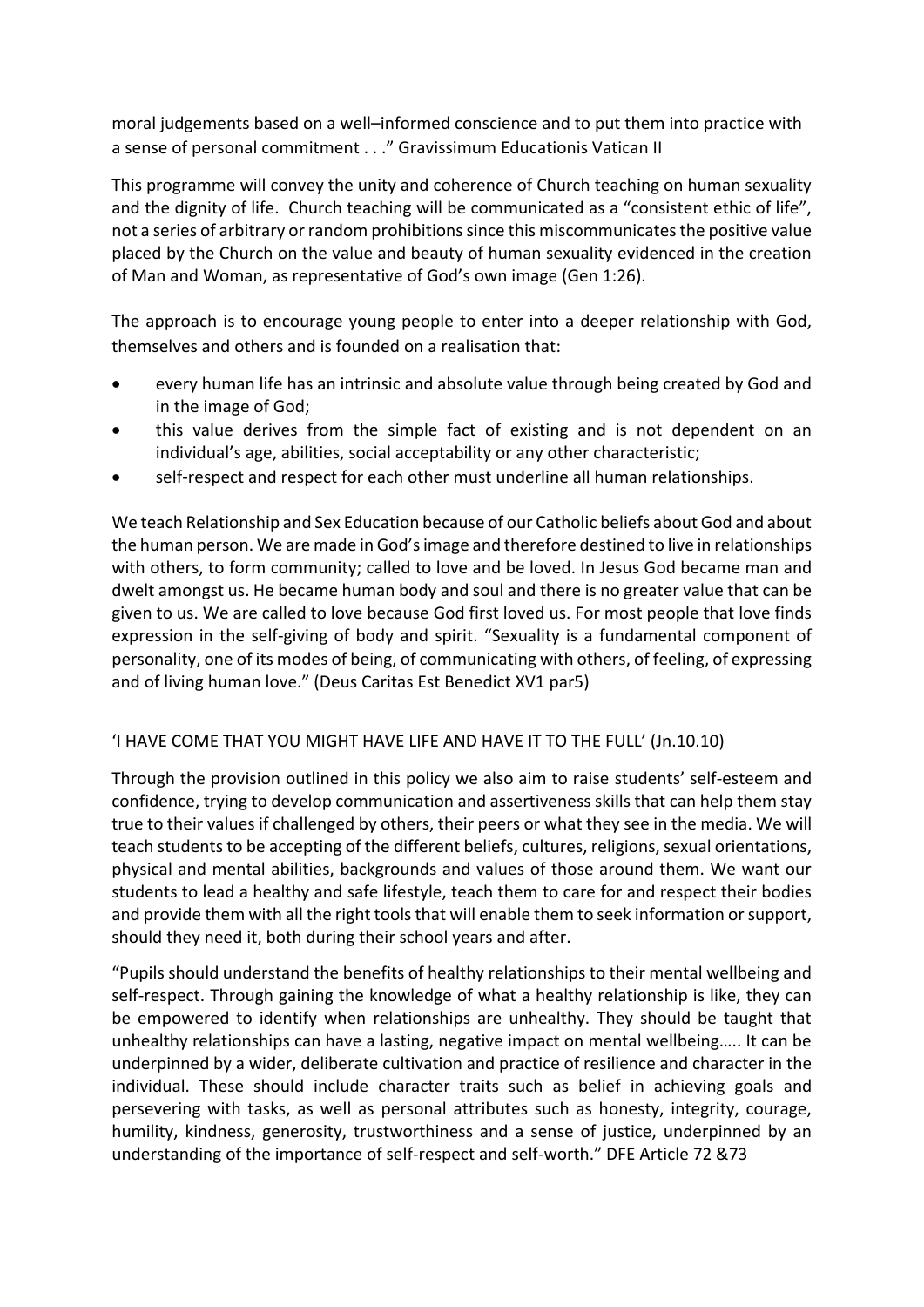#### **Statutory Curriculum Requirements**

Students should be taught the facts and the law about sex, sexuality, sexual health and gender identity in an age-appropriate and inclusive way. All students should feel that the content is relevant to them and their developing sexuality. Sexual orientation and gender identity should be explored at a timely point and in a clear, sensitive and respectful manner. When teaching about these topics, it must be recognised that young people may be discovering or understanding their sexual orientation or gender identity. There should be an equal opportunity to explore the features of stable and healthy same sex relationships. This should be integrated appropriately into the RSE programme, rather than addressed separately or in only one lesson.

It is important to know what the law says about sex, relationships and young people, as well as broader safeguarding issues. This includes a range of important facts and the rules regarding sharing personal information, pictures, videos and other material using technology. This will help young people to know what is right and wrong in law, but it can also provide a good foundation of knowledge for deeper discussion about all types of relationships. There are also many different legal provisions whose purpose is to protect young people and which ensure young people take responsibility for their actions.

Students should be made aware of the relevant legal provisions when relevant topics are being taught, including, for example, marriage, consent, including the age of consent, violence against women and girls, online behaviours including image and information sharing (including 'sexting', youth-produced sexual imagery, nudes, etc.) pornography, abortion, sexuality, gender identity, female genital mutilation (FGM).

## **Implementation at St Gregory's**

# *"We are not some casual product of evolution. Each of us is the result of a thought of God. Each of us is willed, each of us is loved, each of us is necessary." (Pope Benedict XVI)*

We are involved in relationships and sex education precisely because of our Christian beliefs about God and about the human person. The belief in the unique dignity of the human person made in the image and likeness of God underpins the approach to all education in a Catholic school. Our approach to RSE therefore is rooted in the Catholic Church's teaching of the human person and presented in a positive framework of Christian ideals.

To this end all RSE will be in accordance with the Church's moral teaching. It will emphasise the central importance of marriage and the family whilst acknowledging that all students have a fundamental right to have their life respected, whatever household they come from. It will also prepare students for life in modern Britain. It will be taught within the context of RE lessons. The distinctive Catholic perspective will be taught whilst offering balanced debate.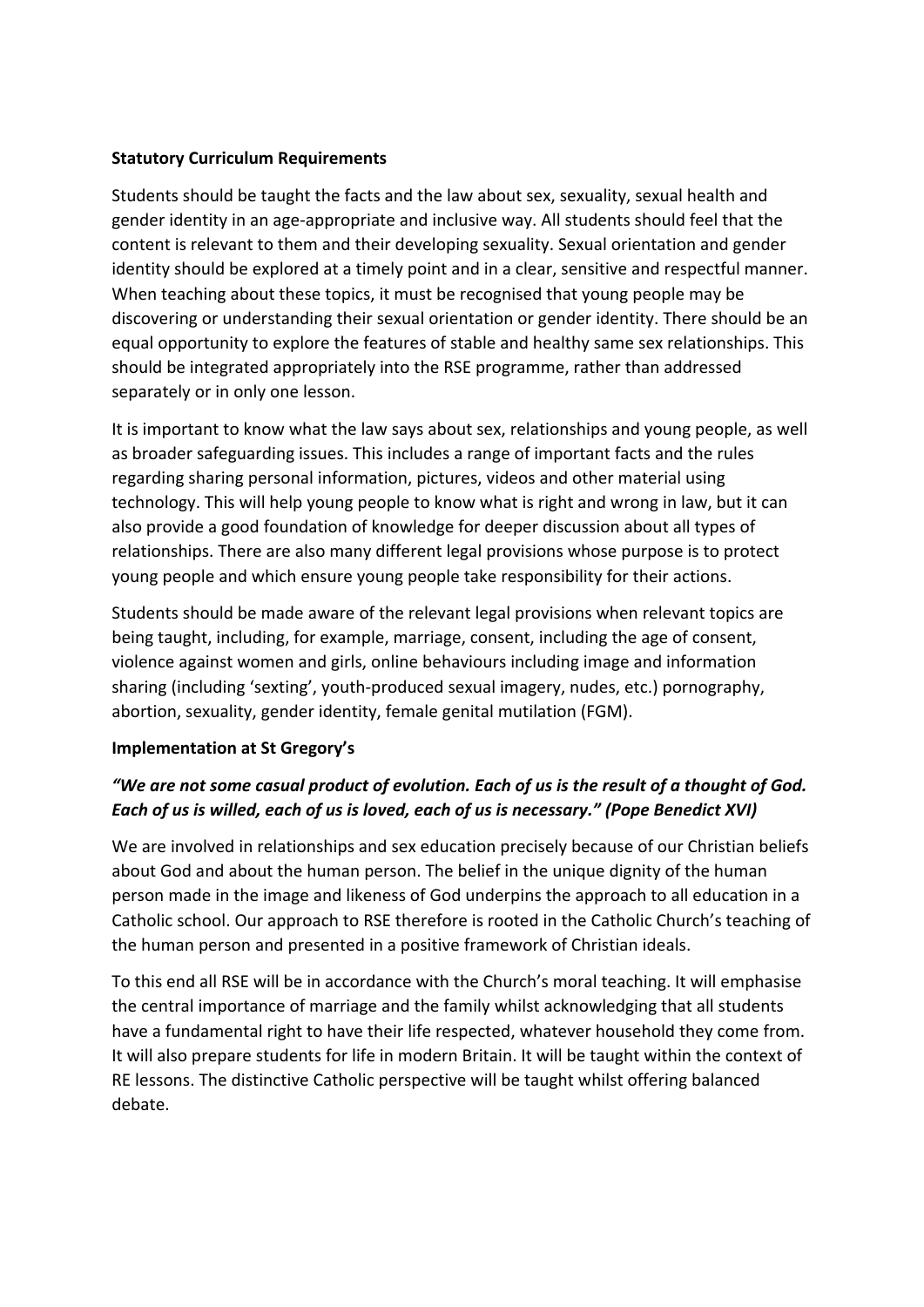Teaching strategies will include establishing ground rules, distancing techniques, discussion, project learning, reflection, experiential, active, brainstorming, film & video, group work, role-play, trigger drawings, values clarification.

As a school we subscribe annually to Ten Ten's new programme, **Life to the Full**, as a resource to teach Relationship, Sex and Health Education (RSHE) within the context of a Christian understanding of human sexuality rooted in the wisdom and teaching of the Catholic Church. The programme embraces "the challenges of creating a happy and successful adult life" by giving students knowledge "that will enable them to make informed decisions about their wellbeing, health and relationships" (DFE Statutory Guidance). The framework of this programme is taken from the Model Catholic RSE Programme by the Catholic Education Service, which has been highlighted by the Department of Education as a work of good practice.

We will ensure RSE is sensitive to the different needs of individual students in respect to students' different abilities, levels of maturity and personal circumstances for example, their own sexual orientation, faith or culture and is taught in a way that does not subject students to discrimination. Lessons will also help children to realise the nature and consequences of discrimination, teasing, bullying and aggressive behaviours (including cyber-bullying), use of prejudice-based language and how to respond and ask for help.

## **Safeguarding**

We hope to provide a safe and supportive school community where students feel comfortable seeking help and guidance on anything that may be concerning them about life either at school or at home. Training around confidentiality and child protection, KCSIE, has been completed by all staff and is reviewed annually.

It may be the case that discussion around what is acceptable and not acceptable in relationships may lead to the disclosure of a child protection issue. If this is the case, the school's **child protection and safeguarding procedure** should ALWAYS be followed.

If a staff member is approached by a student under 16 who is having, or is contemplating having, sexual intercourse or staff are approached by students with a concern about having contracted or possibly contracted a sexually transmitted disease should refer them immediately to the School Nurse, Family Liaison Officer and Director of Pastoral Care.

Students with special educational needs may be more vulnerable to exploitation and less able to protect themselves from harmful influences. If staff are concerned that this is the case, they should seek support from the SEN Coordinator/Director of Pastoral to decide what is in the best interest of the child.

#### **External Visitors**

Our school will often call upon help and guidance from outside agencies and health specialists to deliver aspects of RSE. Such visits will always complement the current programme and never substitute or replace teacher led sessions. It is important that any external visitor is clear about their role and responsibility whilst they are in school delivering a session. Any visitor must adhere to our code of practice developed in line with CES guidance 'Checklist for External Speakers and the school's own Visitor Protocol Policy. Health professionals should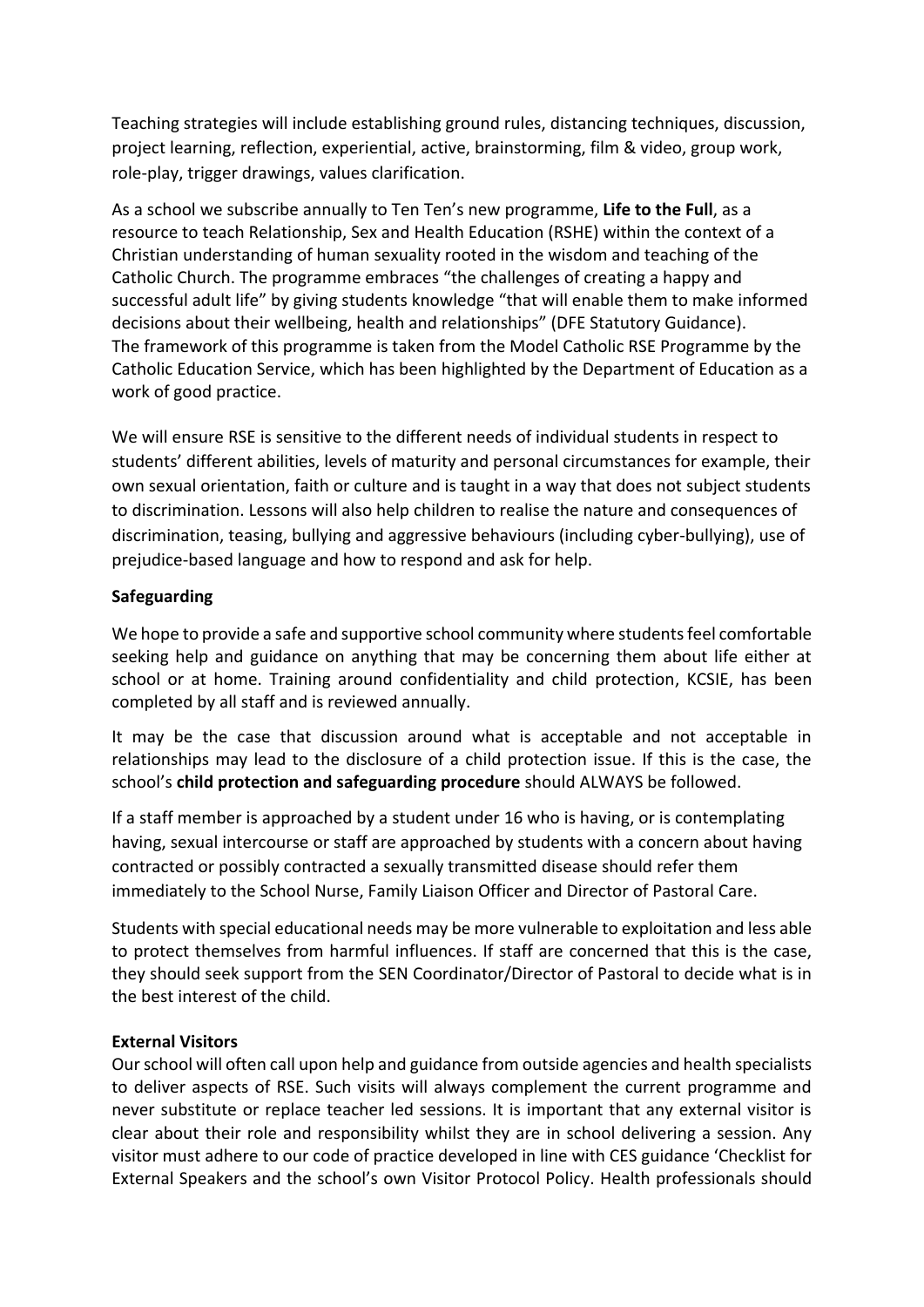follow the school's policies, minimising the potential for disclosures or inappropriate comments using negotiated ground rules and distancing techniques as other teachers would. They will ensure that all teaching is rooted in Catholic principles and practice.

#### **Withdrawal from RSE**

We recognise that parents (and other carers who stand in their place) are the primary educators of their children. As a Catholic school we provide the principal means by which the Church assists parents and carers in educating their children. The school will keep parents/carers informed about all aspects of the RSE curriculum and urges parents/carers to read this policy. Parents can request access to resources and information being used in class and the school will do everything it can to ensure that parents and carers are comfortable with the education provided to their children in school.

It is, however, a statutory right of parents or carers to withdraw the children in their care from the sex education content of RSE, except in those elements which are required by the National Curriculum science orders. Should the student concerned be within three terms of their 16<sup>th</sup> birthday, the student themselves may make the decision to remain or be removed from RSE. There is no right to withdraw from Relationships Education or Health Education under the new DFE guidance. Should parents/carers wish to withdraw their children they are asked to notify the school by contacting the Headteacher. We believe that the controlled environment of the classroom is the safest place for this curriculum to be followed. Please refer to the DfE guidance Page 17 for further details on the right to be excused from sex education (commonly referred to as the right to withdraw)

## **Roles and Responsibilities**

RSE is a whole school issue. All teachers have a responsibility of care; as well as fostering academic progress they should actively contribute to the physical, moral and spiritual wellbeing of their students. Teachers will be expected to teach RSE in accordance with the Catholic Ethos of the school. Appropriate training will be made available for all staff teaching RSE. All staff should be aware of the policy and how it relates to them. This policy should be read in conjunction with the PSHE policy and Safeguarding policy .

Governors have overall responsibility for the RSE policy, in consultation with parents, carers and teachers; to ensure that the policy is available to parents and carers; to ensure that the policy is in accordance with other whole school policies, e.g. SEN, the ethos of the school and our Christian beliefs; to ensure that parents and carers know of their right to withdraw their children; to establish a link governor to share in the monitoring and evaluation of the programme, including resources used; to ensure that the policy provides proper and adequate coverage of relevant National Curriculum science topics and the setting of RSE within PSHE.

The Head of RE has a responsibility for supporting other members of staff in the implementation of this policy and will provide a lead in the dissemination of the information relating to RSE and the provision of in-service training. They have an overall responsibility in